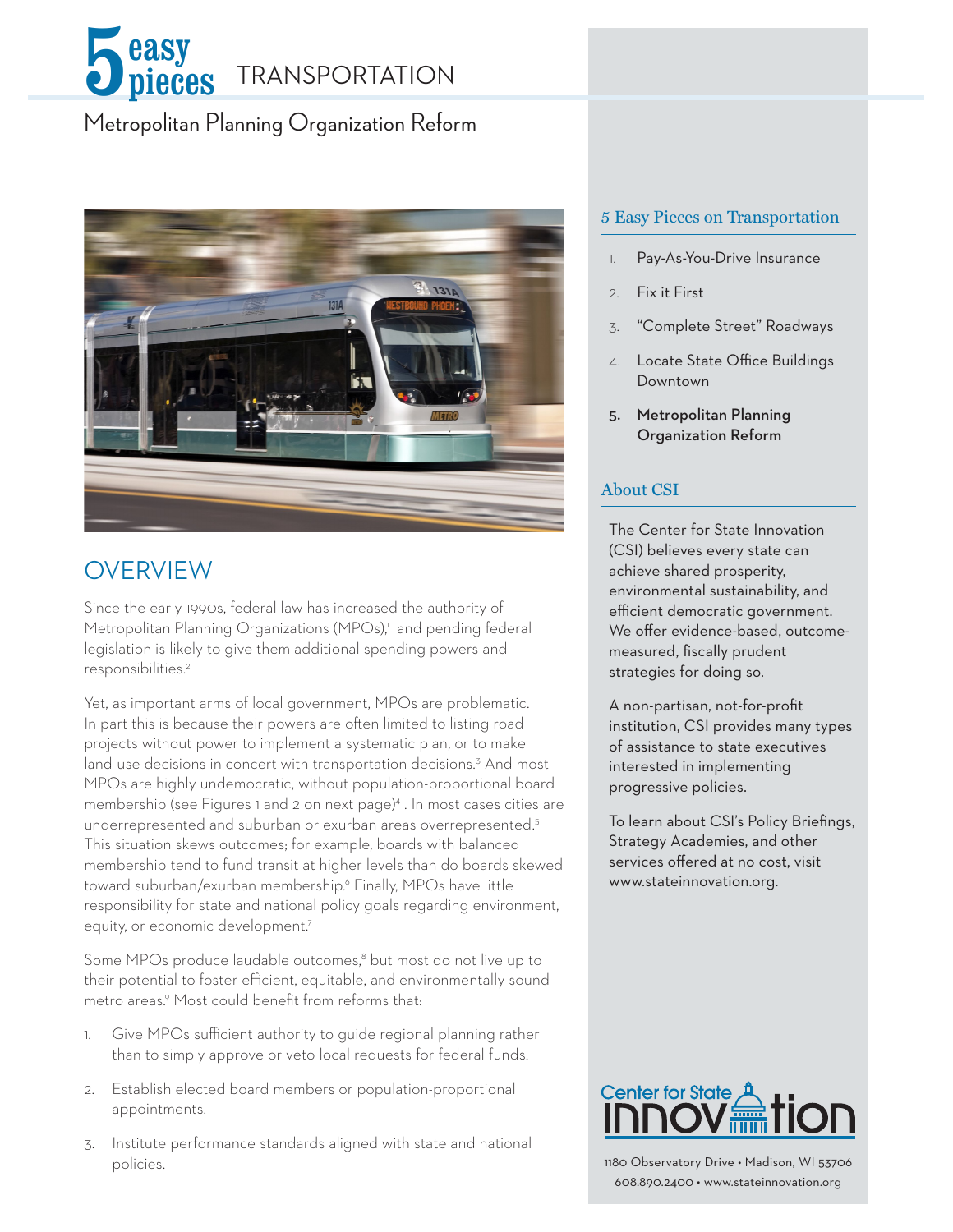## **BENEFITS**

- Traffic congestion, travel costs, environmental quality, access to jobs, housing affordability, and many other determinants of the metroarea economy and quality of life are all affected by transportation and land-use planning. Poorly functioning MPOs can degrade metro areas' economies and living standards. Improving MPO function will become more critical as MPOs get additional federal funding and duties.
- As federal interest in MPOs increases, effective MPOs will be well-positioned to attract new funding for data collection in support of new performance standards.<sup>10</sup> They will also be able to shape future federal policy regarding MPO functioning and goals.

### *Figure 1*

### **Differences between unweighted and population weighted voting on mpo boards (2004)**



*Source: Brookings Institution's Metropolitan Policy Program.*

### *Figure 2*

**racial/ethnic composition of mpo voting board members and current composition of the corresponding metropolitan areas**





### *Source: Brookings Institution's Metropolitan Policy Program.*

# **COSTS**

Reforming MPOs so that their planning is more effective should save money as transportation becomes more efficient. But moving from undemocratic and ineffective forms may involve transition costs, and may involve a political battle as overrepresented governments and interests try to keep their advantage.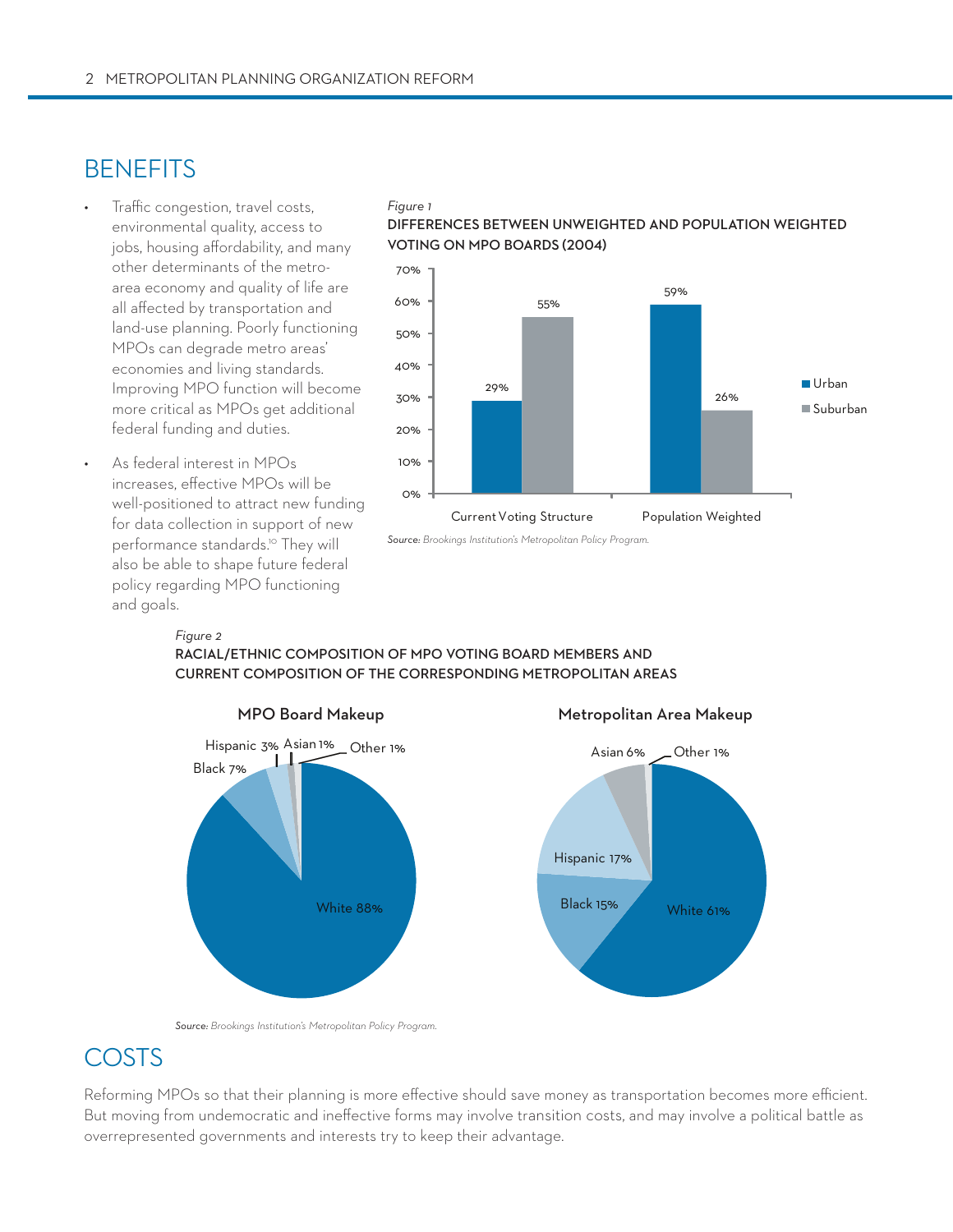# Public perception

Public awareness of MPOs varies with the metro area, but is often very low, as ineffective MPOs without taxing authority attract little interest. Strengthening MPOs with new powers would certainly raise their public profile. And while MPOs are not well known, the policy issues they deal with certainly are, from sprawl to the environmental/ energy impact of driving. It should be noted that both of these issues have relatively strong support (see Figures 3 and 4).

### *Figure 3* **How much do you personally worry about ... urban sprawl and loss of open spaces?**



*Figure 4* **[To improve the country's energy situation] how willing would you be to... use public transport to work or school more than half the time**



*Source: Gallup Poll, March 2008. Source: Energy Learning Curve Survey, January 2009.*

# Examples of Implementation

- States can enable or establish MPOs as regional institutions with land use, transportation, and growth management powers. Two MPOs with such powers are Portland's Metro and Minneapolis-St. Paul's Metropolitan Council. These organizations have experienced greater employment growth and less fiscal inequality amongst localities than those of peer MPOs." Another example of change in this direction was the California law 2001-02 California Chapter 743 (S.B. 1703), enacted in September 2002, consolidating San Diego's transit agencies with its MPO, SANDAG. 12
- The structures of most large MPOs are grandfathered and not subject to modern federal rules that require population proportionality and mandate that board members be elected officials or agency heads. Only newly created MPOs and those that are voluntarily reconstituted face such scrutiny. As an example of the latter, the Madison, Wisconsin, MPO was relocated from one agency to another through an Intergovernmental Agreement Restructuring and Redesignating the Madison-Area MPO. This move forced a board reorganization in 2007 that added representation for municipalities and reduced representation for unincorporated areas to better match the population. In addition the change installed local decision-makers as appointed members.
- Some states have specified board membership. In Section  $339.175$  (3) (a) Florida Statues, the law requires that "[t] he voting membership of an M.P.O. shall consist of not fewer than 5 or more than 19 apportioned members, the exact number to be determined on an equitable geographic-population ratio…"13
- States can charge MPOs with advancing important policy goals. 2007-08 California Chapter 728 (S.B. 375), enacted in September 2008, requires that MPOs adopt "sustainable communities strategies" to reduce greenhouse gases. The plans, which guide subsequent funding decisions, must be approved by the California Air Resources Board.